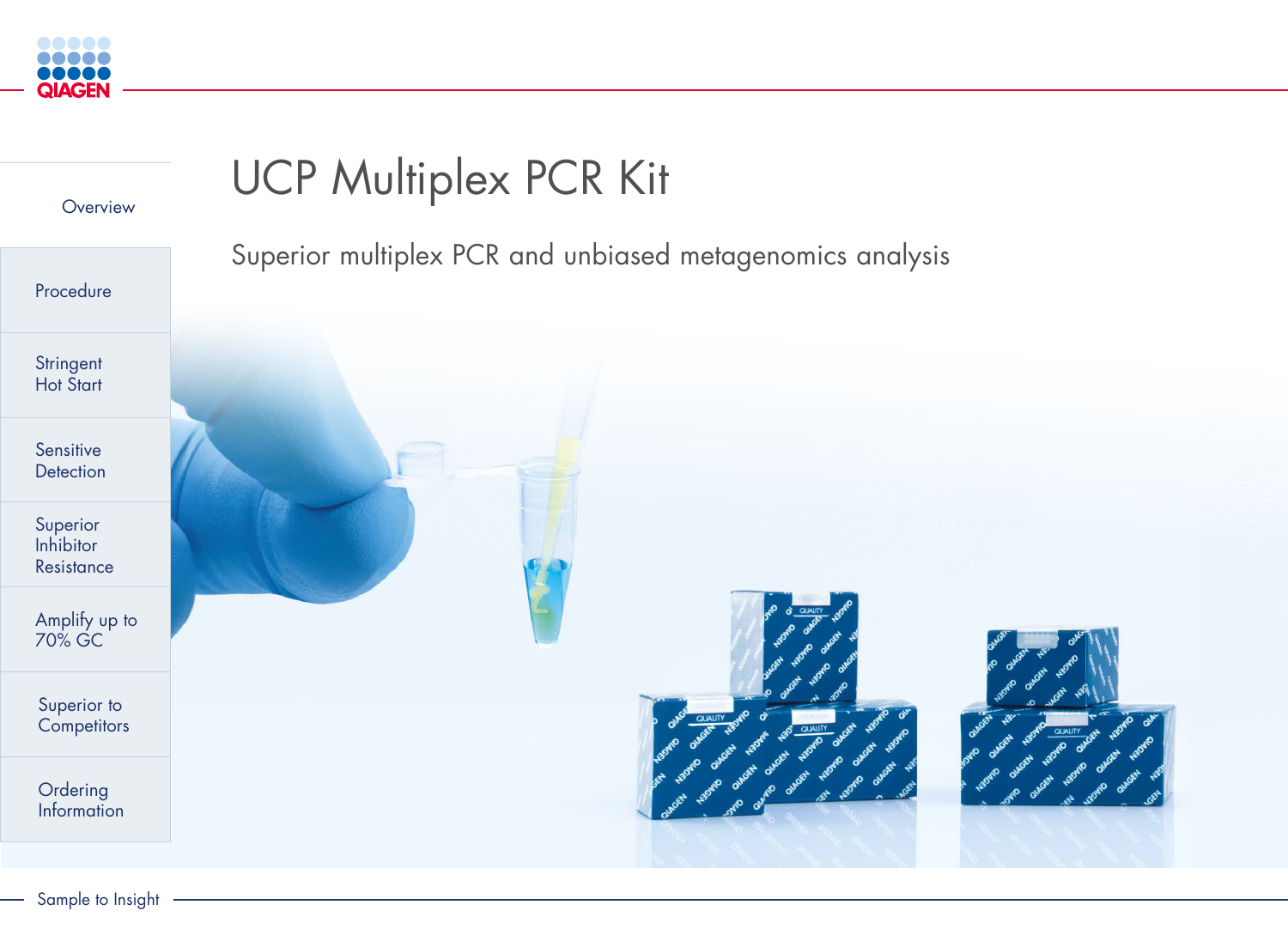## Ultrafast procedure with built-in pipetting control





### **Download** [Quick-Start](https://www.qiagen.com/resources/resourcedetail?id=5dd49b6b-0700-45ef-8356-38676339cb0d&lang=en)  Protocol

<span id="page-1-0"></span>



• Unmatched throughput and speed with ultrafast cycling

• Optimized protocols for 16S/18S and standard multiplex PCR available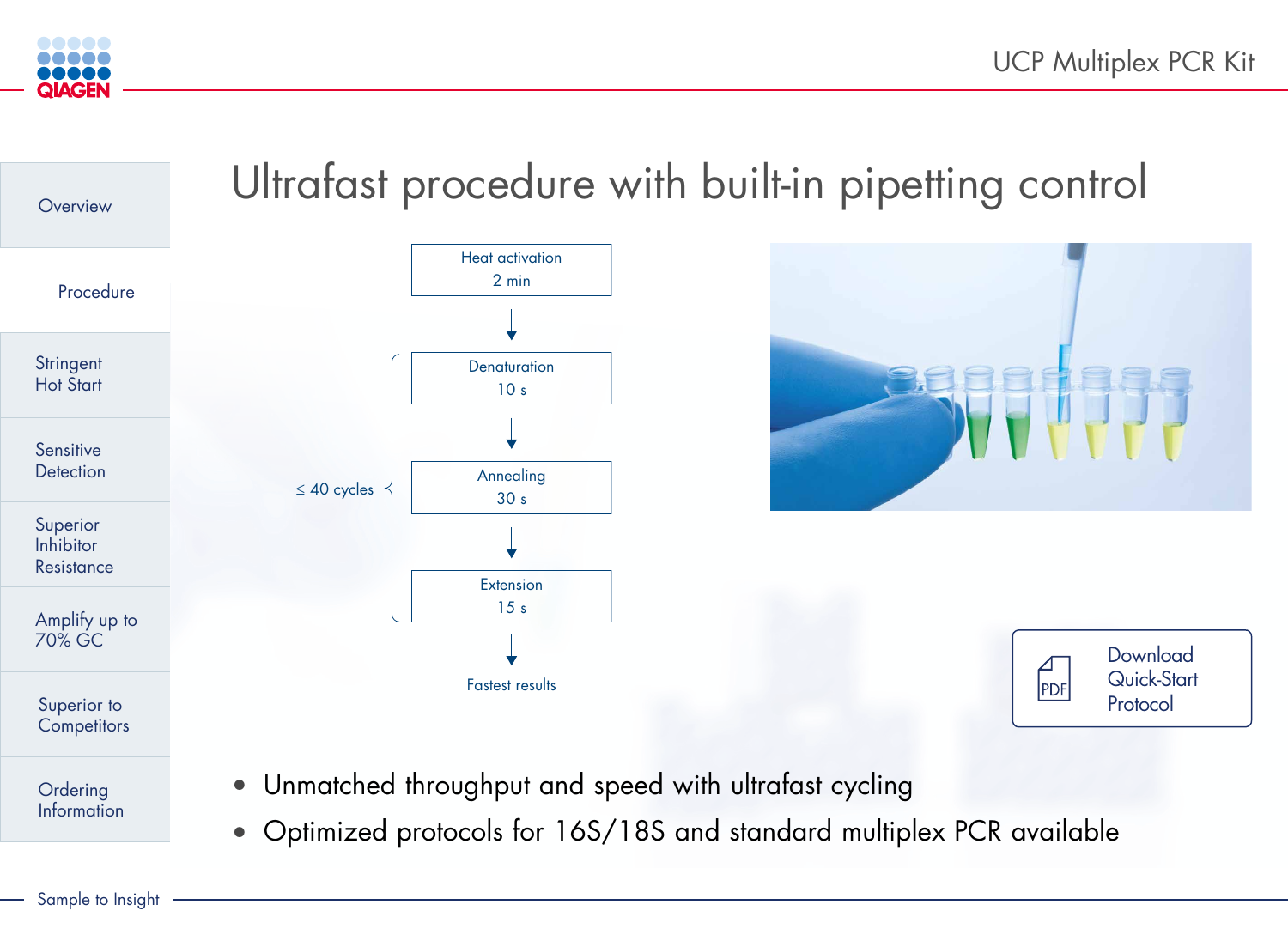<span id="page-2-0"></span>

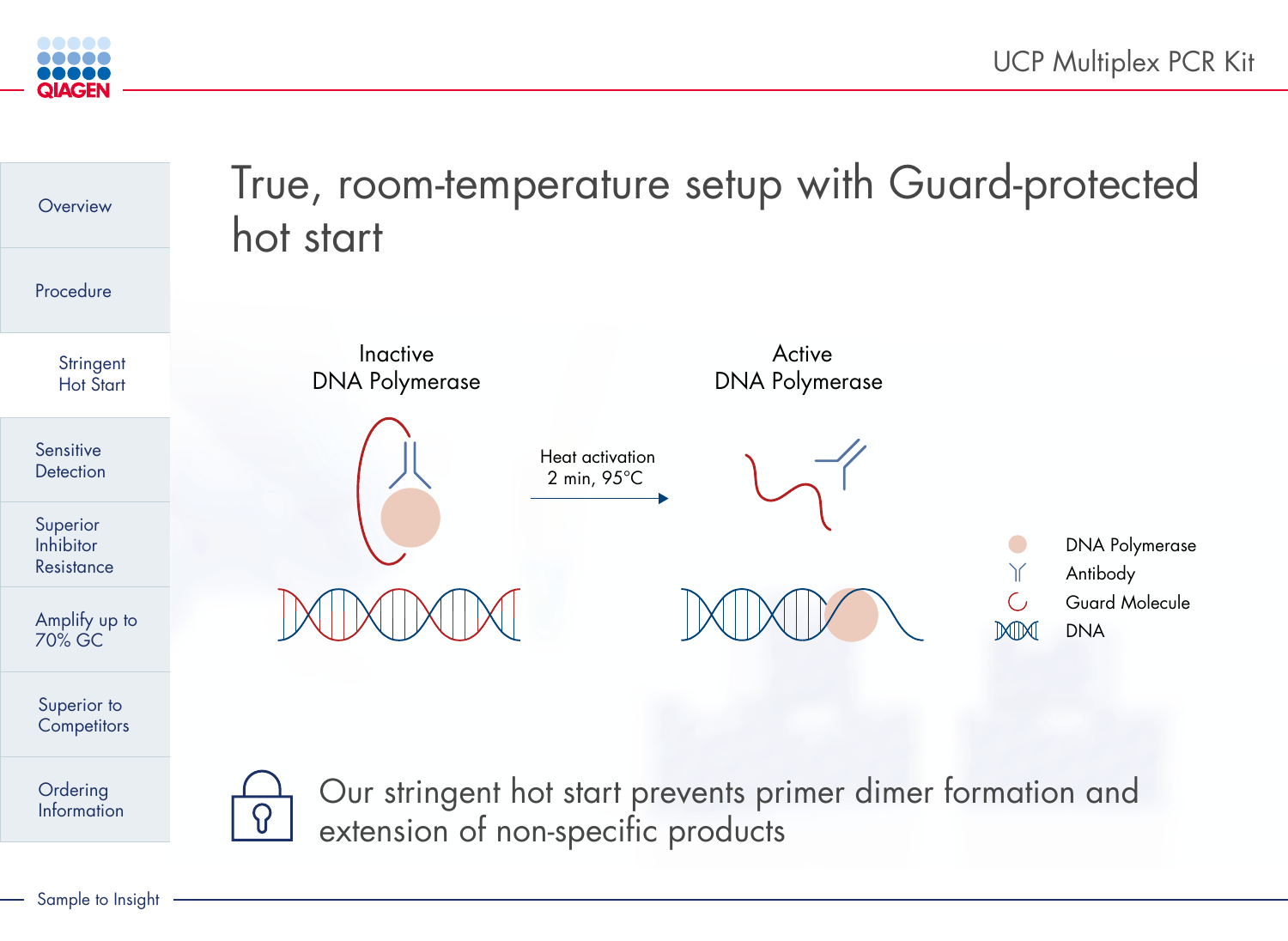



<span id="page-3-0"></span>

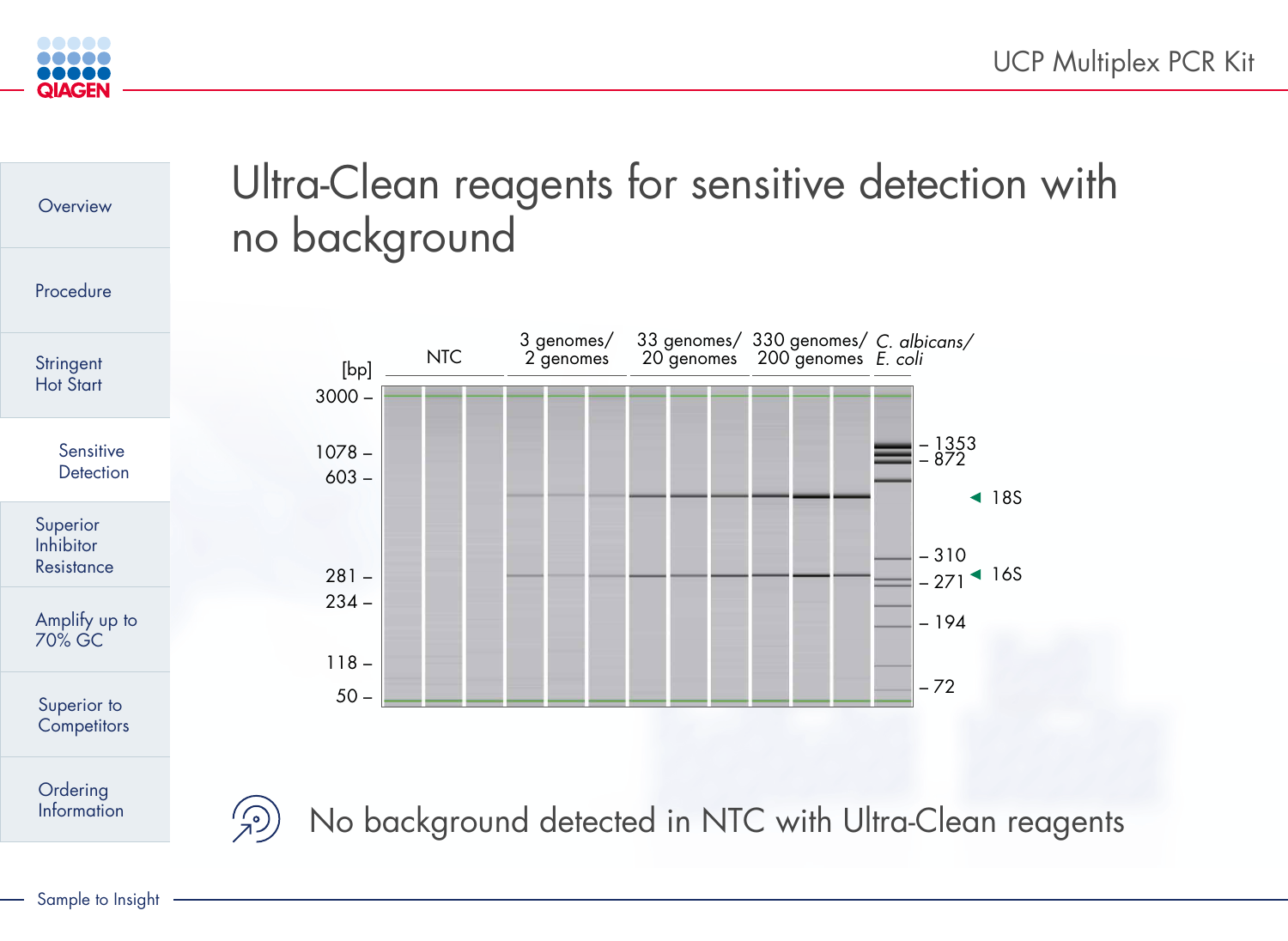

<span id="page-4-0"></span>

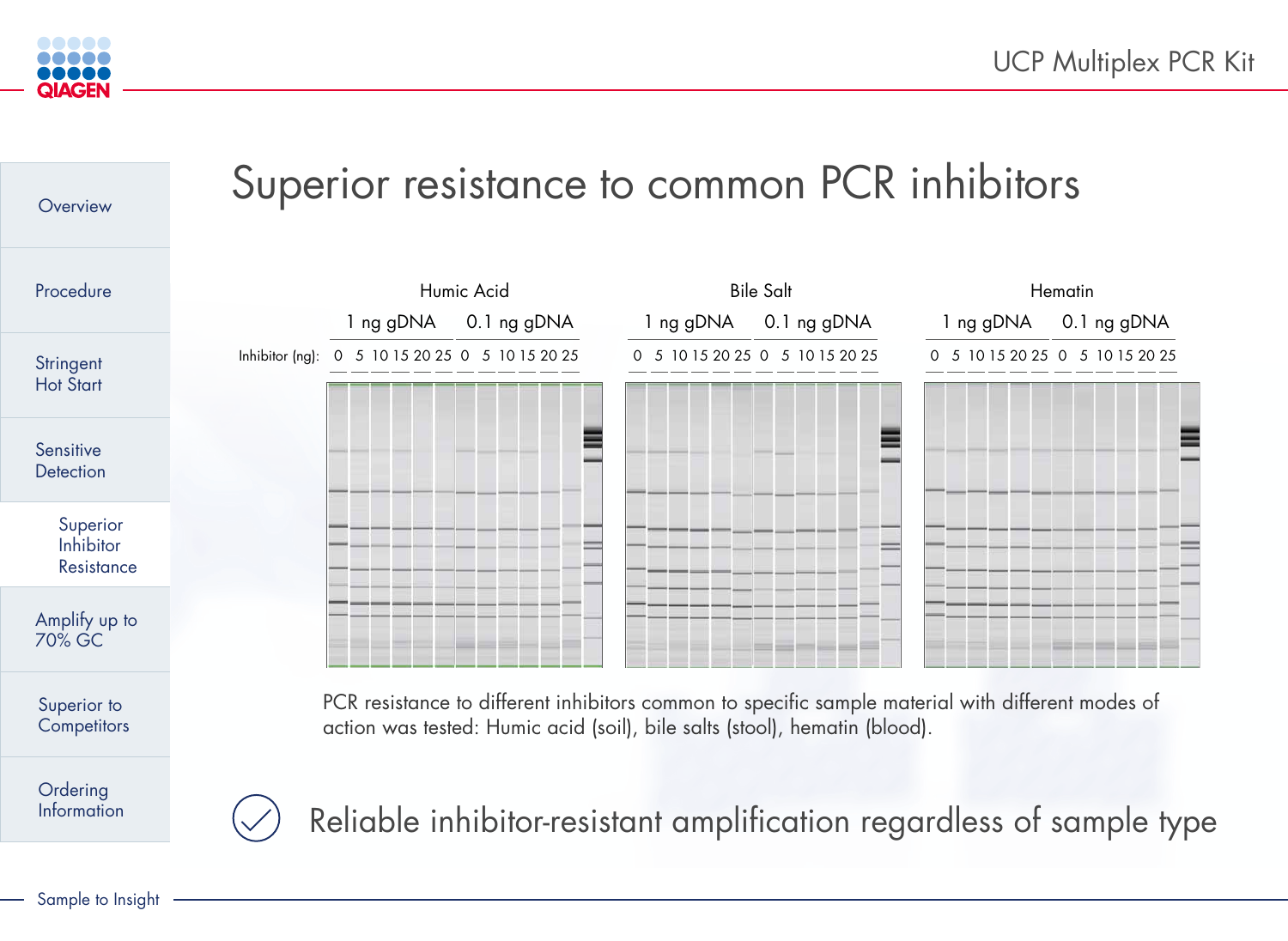<span id="page-5-0"></span>

**[Overview](#page-0-0)** 

Sample to Insight

[Procedure](#page-1-0)

# Amplify your most challenging targets with no





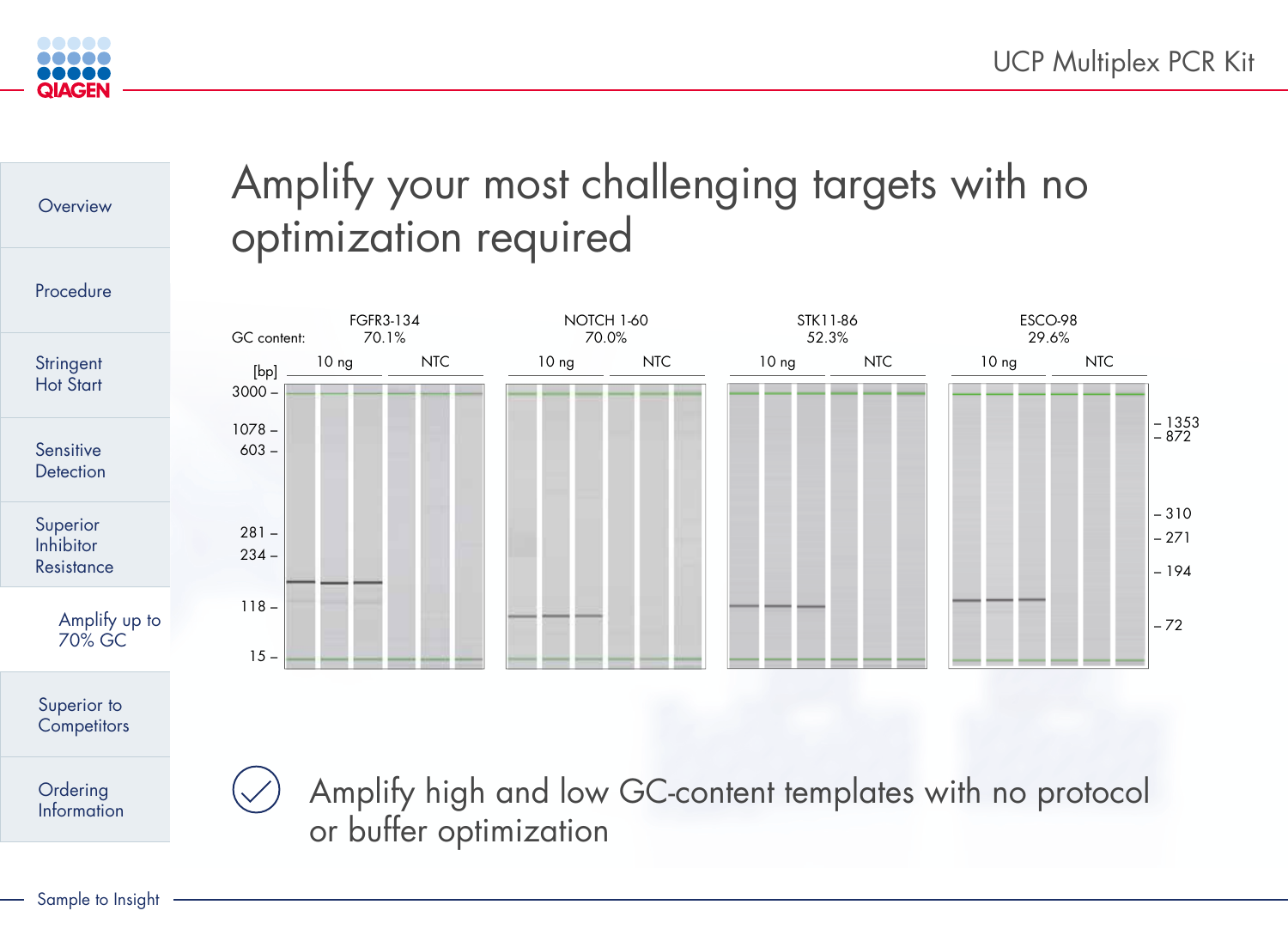<span id="page-6-0"></span>



## Superior sensitivity compared to competitors

Reliably amplify low input amounts with no background

| Platinum Hot Start PCR Master Mix |                |                                                |     | ZymoBIOMICS PCR PreMix |                                                                                                                                                                                                                               |                |                                                                                        |
|-----------------------------------|----------------|------------------------------------------------|-----|------------------------|-------------------------------------------------------------------------------------------------------------------------------------------------------------------------------------------------------------------------------|----------------|----------------------------------------------------------------------------------------|
| 20                                | 5 <sup>1</sup> | 2 <sup>7</sup>                                 | NTC | 20                     | $5\overline{)}$                                                                                                                                                                                                               | $\overline{2}$ | <b>NTC</b>                                                                             |
|                                   |                |                                                |     |                        |                                                                                                                                                                                                                               |                |                                                                                        |
|                                   |                |                                                |     |                        |                                                                                                                                                                                                                               |                |                                                                                        |
|                                   |                |                                                |     |                        |                                                                                                                                                                                                                               |                |                                                                                        |
|                                   |                |                                                |     |                        |                                                                                                                                                                                                                               |                |                                                                                        |
|                                   |                |                                                |     |                        |                                                                                                                                                                                                                               |                |                                                                                        |
|                                   |                |                                                |     |                        |                                                                                                                                                                                                                               |                |                                                                                        |
|                                   |                |                                                |     |                        |                                                                                                                                                                                                                               |                |                                                                                        |
|                                   |                |                                                |     |                        |                                                                                                                                                                                                                               |                |                                                                                        |
|                                   |                |                                                |     |                        |                                                                                                                                                                                                                               |                |                                                                                        |
|                                   |                |                                                |     |                        |                                                                                                                                                                                                                               |                |                                                                                        |
|                                   |                |                                                |     |                        |                                                                                                                                                                                                                               |                |                                                                                        |
|                                   |                | <u> 1989 - Johann Stoff, Amerikaansk konst</u> |     |                        | the control of the control of the control of the control of the control of the control of the control of the control of the control of the control of the control of the control of the control of the control of the control | ______         | the control of the control of the con-<br>the control of the control of the control of |
|                                   |                |                                                |     |                        |                                                                                                                                                                                                                               |                |                                                                                        |

16S sequences from 20, 5 and 2 *E. coli* genome equivalents were amplified.